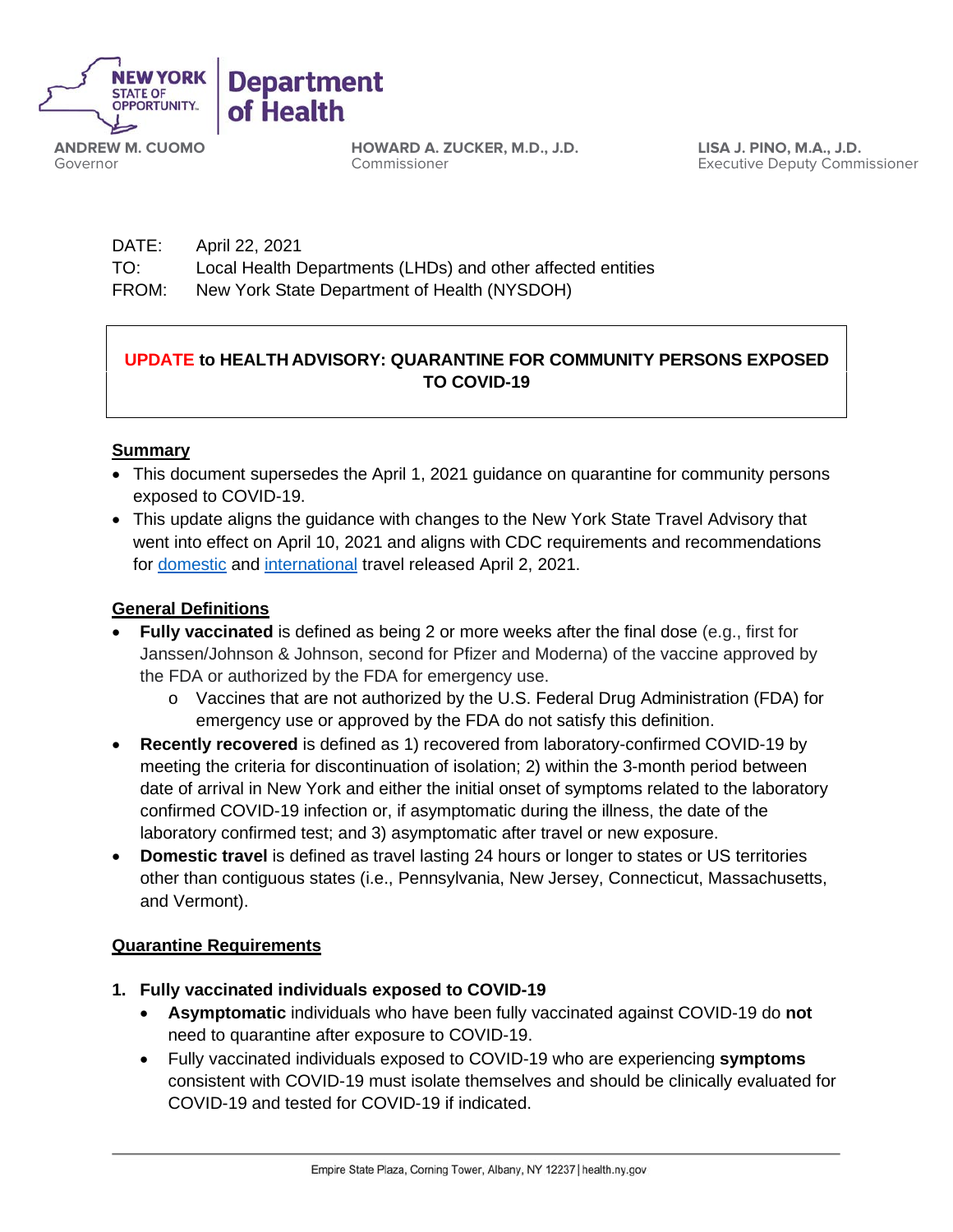• This guidance applies to all fully vaccinated people. However, individuals should be encouraged to consult with their healthcare provider if they have any questions about their individual situation, such as immunocompromising conditions or other concerns.

# **2. Recently recovered individuals exposed to COVID-19**

- **Asymptomatic** individuals exposed to COVID-19 who have been recently diagnosed with laboratory confirmed COVID-19, and have since recovered, are **not** required to retest and quarantine provided the new exposure is within 3 months after the date of symptom onset from the initial COVID-19 infection or date of first positive diagnostic test if asymptomatic during illness.
- This guidance applies to all people who have recently recovered from COVID-19 and are newly exposed to COVID-19. However, individuals should be encouraged to consult with their healthcare provider if they have any questions about their individual situation, such as immunocompromising conditions or other concerns.
- **3. Individuals who are neither fully vaccinated nor recently recovered and are exposed to COVID-19**
	- Individuals who have been exposed to someone with confirmed or suspected COVID-19, who are not fully vaccinated or have not recovered from COVID-19 in the previous 3 months, **are required to quarantine for 10 days after exposure**.
	- Testing is not required to end quarantine if no symptoms have been reported during the quarantine period. However, a test should be sought immediately if any symptoms develop during the 14 days after exposure. Guidance regarding quarantine can be found here.

# **Travelers**

Individuals should refer to the NYS travel guidance for updated NYS travel guidance. As of April 10, 2021, there are generally no quarantine requirements for asymptomatic travelers, but furlough requirements remain for specific categories of HCP.

### **Healthcare Personnel Furlough**

Healthcare personnel should refer to the current healthcare personnel return to work guidance for information about furlough after exposure.

# **Monitoring Requirements for Everyone after Exposure to COVID-19**

### **Irrespective of quarantine status**, all individuals exposed to COVID-19 must:

- Monitor symptoms daily from day of exposure (or first date of awareness of exposure if there is a delay) through Day 14;
- Continue strict adherence to all recommended non-pharmaceutical interventions, including hand hygiene and the use of face coverings, through Day 14 (even if fully vaccinated);